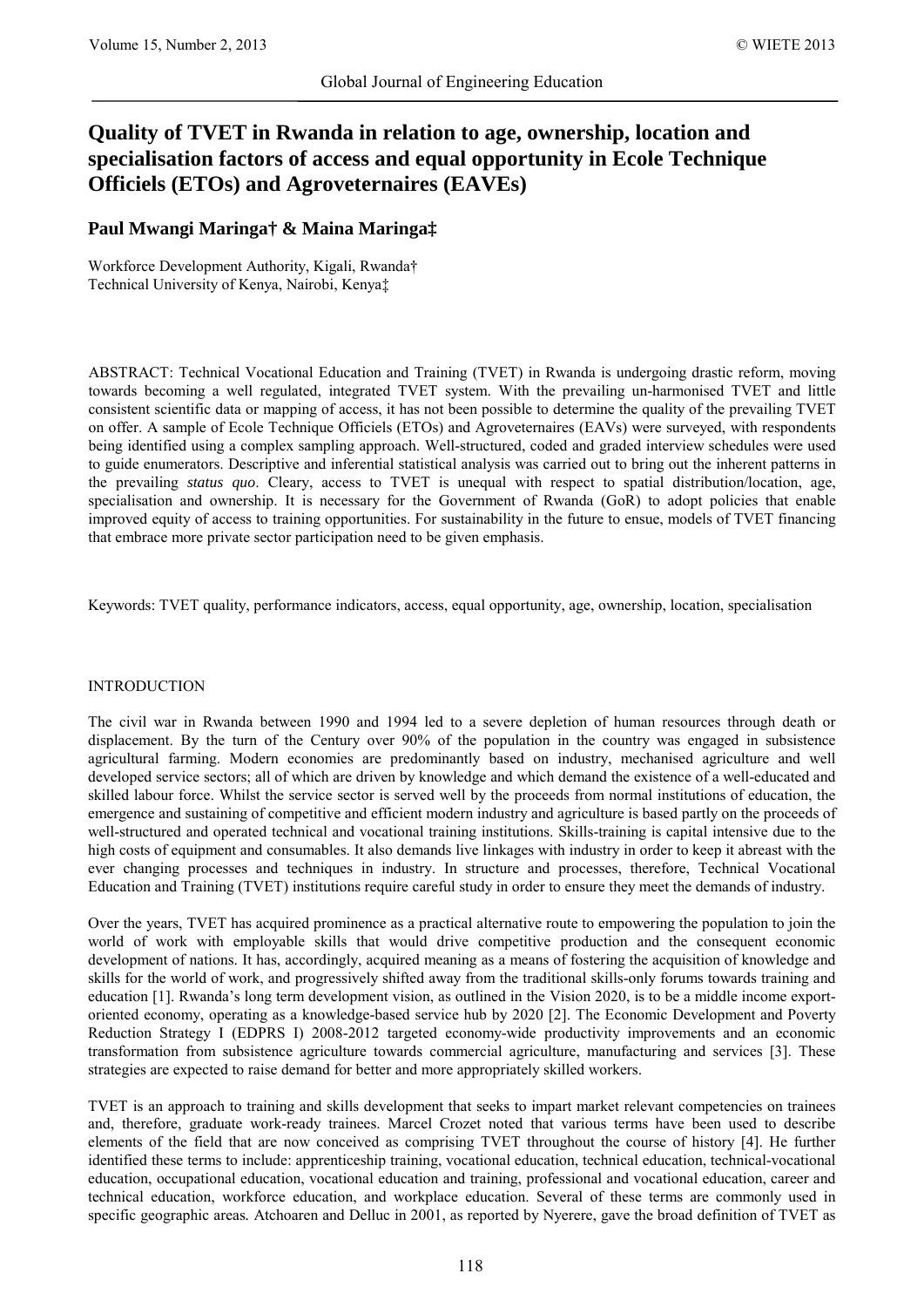...*Education which is mainly to lead participants to acquire the practical skills, knowhow and understanding, and necessary for employment in a particular occupation, trade or group of occupations* [5]. The 2002 UNESCO and ILO reference to TVET as reported by NICHE [6] and separately by Gerd-Hanne Fosen [7] and Vina Del Mar [8] is ...*those aspects of the educational process involving, in addition to general education, the study of technologies and related sciences, and acquisition of practical skills, attitudes, understanding and knowledge related to occupation in various sectors of the economic and social life*. In all the foregoing definitions is the focus of skills and knowledge learned to the world of work, and a recognition that TVET by nature is expected to be responsive to and, therefore, serve the needs of industry.

A standard TVET offering is complex and its quality and performance is equally intricate. As a result, there are many indicators that measure this quality. A particular TVET offering must then determine circumstantially, which quality measures best reviews the growth priorities of its specific TVET in its desired contribution to overall national economic development and social transformation. A survey of common practices in the European Union, the United Kingdom, Denmark, England, Germany, Ireland, New Zealand, Scotland, South Africa, Sweden, the Netherlands and the United States of America, brings out the following range of TVET quality indicators clustered according to frequency of occurrence or use [9]:

- 1. Most common quality indicators: educational attainment, progression, human resources, learning environment, learner support, demographics and inclusiveness.
- 2. Moderately common quality indicators: assessment processes, financial resources, physical resources, course documentation, quality assurance systems, quality of teaching, quality of courses, stakeholder satisfaction, training cost effectiveness, access and equal opportunity, employment outcomes, management of training provision.
- 3. Least common quality indicators: effectiveness of training, collaboration and cooperation, occupational health and safety, innovation and development.

Given the relative infancy of TVET reform in Rwanda, equitable and ample access to training for all its citizens is accorded primacy. There is a keen interest to not only improve livelihoods in a way that brings about increased standards of living, but also to foster improved social cohesion in the nation. It is, therefore, very important that resources and opportunities are made available to as wide a range of citizens as possible. Access to TVET is, therefore, very important. This article ventures into this precise area of inquiry to determine the socio-economic profile and inclusiveness of TVET, which articulates the moderately common quality indicator of access and equal opportunity. The article steers clear of sociological theories of inclusion to avoid diverting attention towards otherwise interesting, but peripheral theoretical abstractions and in this way keeps focus on the on-going TVET reform.

The backdrop to this preoccupation with access is a rather mundane profile of TVET in the country. In 2006, only 30% of secondary school trainees were enrolled in TVET, which status in all likelihood symptomised a possible erstwhile low emphasis on TVET in Rwanda. This low prioritisation of TVET was possibly a result of the rather small industrial sector that resulted in an extremely low demand for skilled personnel. The relative ratios of trainees at secondary school undertaking TVET in various countries with higher levels of industrialisation make an interesting comparison. Netherlands TVET stood at 68.0%; with 31.8% in the United Kingdom; 59.4% in Germany; 56.1% in France; 32.3% in Ireland; 63.3% in Egypt; 38.0% in Turkey; 12.0% in Morocco; and 7.9% in Tunisia [10]. In the same year, transition rates to institutions of higher education for all secondary school trainees in Rwanda stood at 23.7% [11]. A pattern that is revealed here of a rather gentle pyramidal education system may hint at a hitherto low emphasis on pathways of education to completion. It may also suggest that the prevailing learning approaches and systems were perhaps weak, poorly contextualised, dated and in the eventuality ineffective.

The Human Resource Development Agency (HIDA) of the Rwanda Government Ministry of Public Service and Labour's (MIFOTRA) Sector Capacity Building Program (MSCBP) draft report of January 2009 showed that the education and agricultural sectors contributed 60% and 15% of the nation's skilled human capital, respectively. Of 75% of the national skilled work force, 76.9%, 7.7%, 14.2% and 2.2% came out in this report as having its skill base as artisan, technician, professional and managerial cadres, respectively. The ratio of artisans to technicians is seen from these figures to be high standing at 9:1 when compared to the internationally accepted ratio of 5:1. The skills shortage in these same cadres was estimated at 35.9%, 57.8%, 46.7% and 11.5%, correspondingly. Whilst the national skills gap averaged at 39.1%, those in the private sector were the highest at 61.5%, followed by the public sector and civil society at 30.8% and 4.8%, in that order [12].

Availability of large numbers of a well skilled labour force acts as a pull force for industry which, then, precipitates change in the employment ratios to diminish as one goes up the education ladder. This is particularly so given the larger amount of skilled labour required by industry relative to the needs for a higher manpower from general education. Increasing unemployment for the best educated as compared with the least educated noted in Jordan over a number of years is a case in point [10]. To this extent, it is a truism then that properly established and well run TVET institutions not only indirectly support increased employment, but also increased production of industrial solutions to the needs of society. Graduates of TVET in effect attract more industry, while also promoting the expansion of existing ones and this way result in all-round increased production.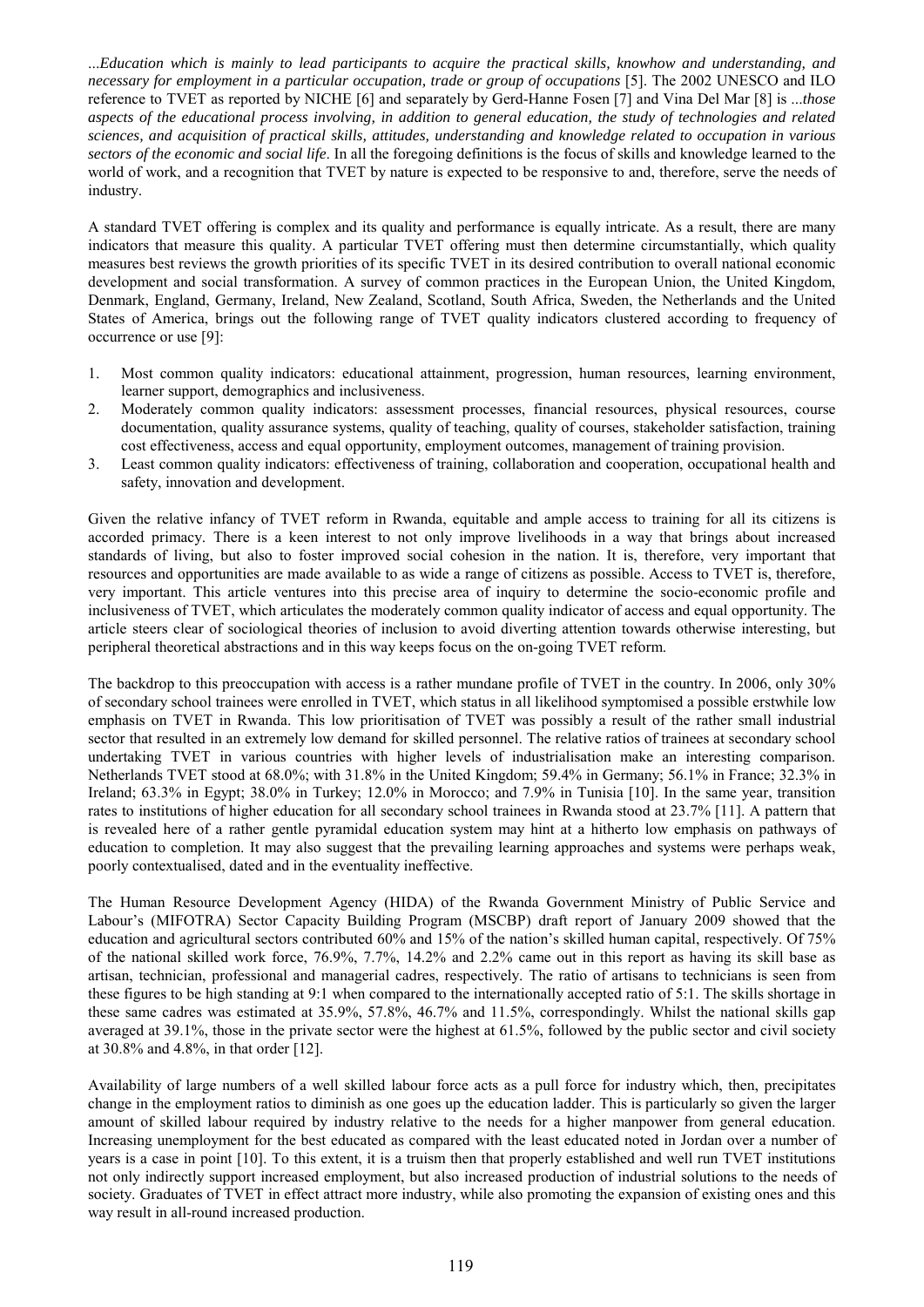Vision 2020's goal of converting Rwanda into a middle income economy partly through the development of human capital cannot be realised without well trained skilled personnel to support the various arms of the economy [2]. Attainment of this target and the attendant demand for adequate numbers of a well-trained skilled labour force is predicated on the existence of well formulated, established, staffed and equipped TVET institutions, with wellstructured training standards (curricula and assessment mechanisms). In order to drive the nation towards these goals, the Economic Development Poverty Reduction Strategy (EDPRS) projected an increased enrolment in TVET institutions and a reduction in the student to teacher ratio that would be consistent with world practice [3]. The strategy also envisaged medium term increase in the absorption rate of TVET graduates to about 47%.

#### ACCESS TO AND EQUITY OF RWANDAN TVET

Descriptive analysis of selected internal and external factors of the social economic profiles of Ecole Technique Officiels (ETOs) and Ecole Agroveternaires (EAVEs) in Rwanda is undertaken here. This analysis covers a requisite four of 10 choice aspects of society that include: age, ownership, specialisation, location aspects of access and equity. Other essential factors of access and equal opportunity for TVET that include the female student population, male student population, female academic staff population, male academic staff population, overall student population and overall academic staff population location have been addressed, and can be referenced as published by Paul Mwangi Maringa and Maina Maringa [13].

#### Age

The 14 years since 1994 contributed 32.7% of the present stock of TVET schools, compared with 56.4% (89.1% - 32.7%) realised in the preceding 32 years from 1962, and 10.9% that were present before 1962. This trend portrays a drastically increased possible recognition of the value of TVET by Government (Table 1, Figure 1).

| Age in years of schools |        | Frequency of            | Proportion by | Valid Percent | Cumulative |
|-------------------------|--------|-------------------------|---------------|---------------|------------|
|                         |        | Occurrence              | Percentage    | Proportion    | Percent    |
| Valid                   | 4      | $\overline{2}$          | 3.5           | 3.6           | 3.6        |
|                         | 5      | 3                       | 5.3           | 5.5           | 9.1        |
|                         | 7      | $\overline{\mathbf{3}}$ | 5.3           | 5.5           | 14.5       |
|                         | 11     | $\overline{\mathbf{3}}$ | 5.3           | 5.5           | 20.0       |
|                         | 13     | $\overline{2}$          | 3.5           | 3.6           | 23.6       |
|                         | 14     | 5                       | $8.8\,$       | 9.1           | 32.7       |
|                         | 15     | 6                       | 10.5          | 10.9          | 43.6       |
|                         | 19     | 6                       | 10.5          | 10.9          | 54.5       |
|                         | 20     | 3                       | 5.3           | 5.5           | 60.0       |
|                         | 23     | 3                       | 5.3           | 5.5           | 65.5       |
|                         | 35     | $\overline{4}$          | 7.0           | 7.3           | 72.7       |
|                         | 36     | 3                       | 5.3           | 5.5           | 78.2       |
|                         | 43     | $\overline{\mathbf{3}}$ | 5.3           | 5.5           | 83.6       |
|                         | 46     | 3                       | 5.3           | 5.5           | 89.1       |
|                         | 51     | $\overline{2}$          | 3.5           | 3.6           | 92.7       |
|                         | 54     | 3                       | 5.3           | 5.5           | 98.2       |
|                         | 71     | 1                       | 1.8           | 1.8           | 100.0      |
|                         | Total  | 55                      | 96.5          | 100.0         |            |
| Missing                 | System | $\overline{2}$          | 3.5           |               |            |
| Total                   |        | 57                      | 100.0         |               |            |

Table 1: Age distribution of TVET schools.

Clearly, there is a concerted effort to increase access to TVET. The Government has ended up in being the single largest owner (40.4%) or sponsor (35.1%) of these schools accounting for a total of 75.5% of all TVET institutions in the country. While this is a commendable trend in as far as it serves to expand the availability of TVET, inherent challenges of sustainability of financing and management will need to be addressed sometime in the future.

The scenario is that there are many old schools, with 40.0% of them having been in existence since 1988. Only 9.1% of the schools have come into existence since 2003. The period between 1988 and 1994 saw the introduction of 30.9% of the present stock of schools. Particular periods of active school building worth highlighting are 1994 (8.8 % of the present stock of schools), 1993 (10.9% of the present stock of schools), 1989 (10.5% of the present stock of schools), and 1973 (5.3 % of the present stock of schools). The years 2003, 2001, 1997, 1988, 1985, 1972, 1965, 1962, 1954 each contributed 5.5% to the present stock of schools. Before 1962, a mere 10.9% of the present stock of schools was in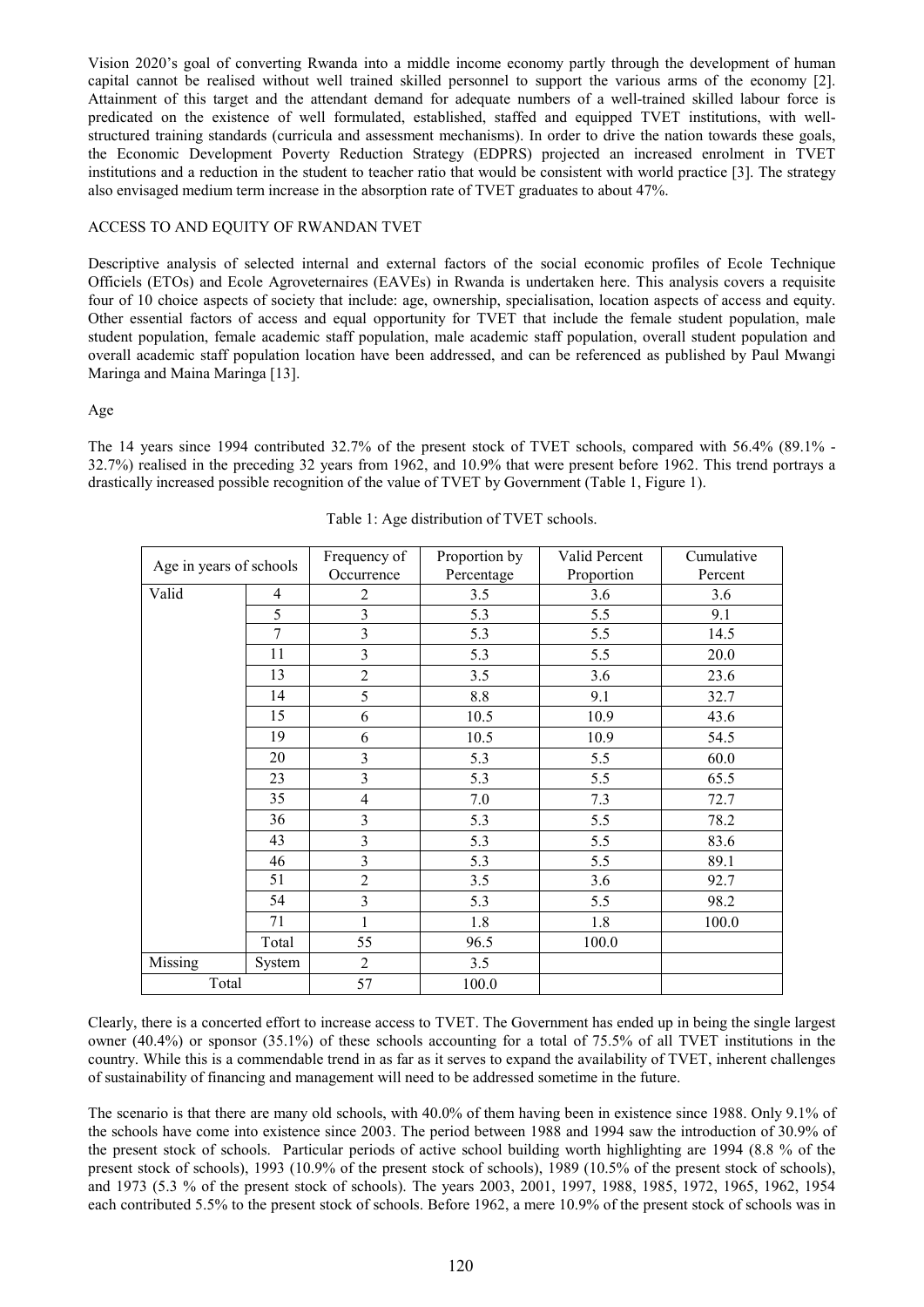place. The period from 1994 has contributed 32.7% of the stock of schools till 2008, compared with 56.4% realised since 1962 and the 10.9% present before 1962.



Figure 1: Age distribution of TVET schools.

#### Ownership

Resolution of all challenges within the TVET system is easier achieved when the stakeholders, owners and sponsors of the schools are well known. It is instructive that the Government is the single largest owner of these schools, with 40.4% of the schools falling under its ambits (Table 2, Figure 2). The 35.1% recorded here as public schools are sponsored by Government and very likely, therefore, also belong to Government. Private schools contribute only 5.3% of the stock of schools. Then, there are the ADPER schools, which amount to 10.5% of the stock of schools on hand, and the missionary-government assisted schools that contribute 5.3% to the stock. There also is this peculiar grouping of SoS KHI private schools that provide 3.5% of the stock of schools.

| Table 2: Ownership patterns of TVET schools. |  |
|----------------------------------------------|--|
|----------------------------------------------|--|

| Ownership of schools |                                      | Frequency | Percent | Valid Percent | Cumulative Percent |
|----------------------|--------------------------------------|-----------|---------|---------------|--------------------|
| Valid                | <b>ADPER</b>                         | 6         | 10.5    | 10.5          | 10.5               |
|                      | Government                           | 23        | 40.4    | 40.4          | 50.9               |
|                      | Missionary assisted<br>by Government | 3         | 5.3     | 5.3           | 56.1               |
|                      | Private                              | 3         | 5.3     | 5.3           | 61.4               |
|                      | Public                               | 20        | 35.1    | 35.1          | 96.5               |
|                      | SoS KHI Private                      | 2         | 3.5     | 3.5           | 100.0              |
|                      | Total                                | 57        | 100.0   | 100.0         |                    |



Figure 2: Ownership patterns of TVET schools.

Issues of policy affecting equity could in some measure be easier to iron out as the controlling agency is in most cases the Government itself. It is clear, though, once more that there is an overdependence on central authority for financial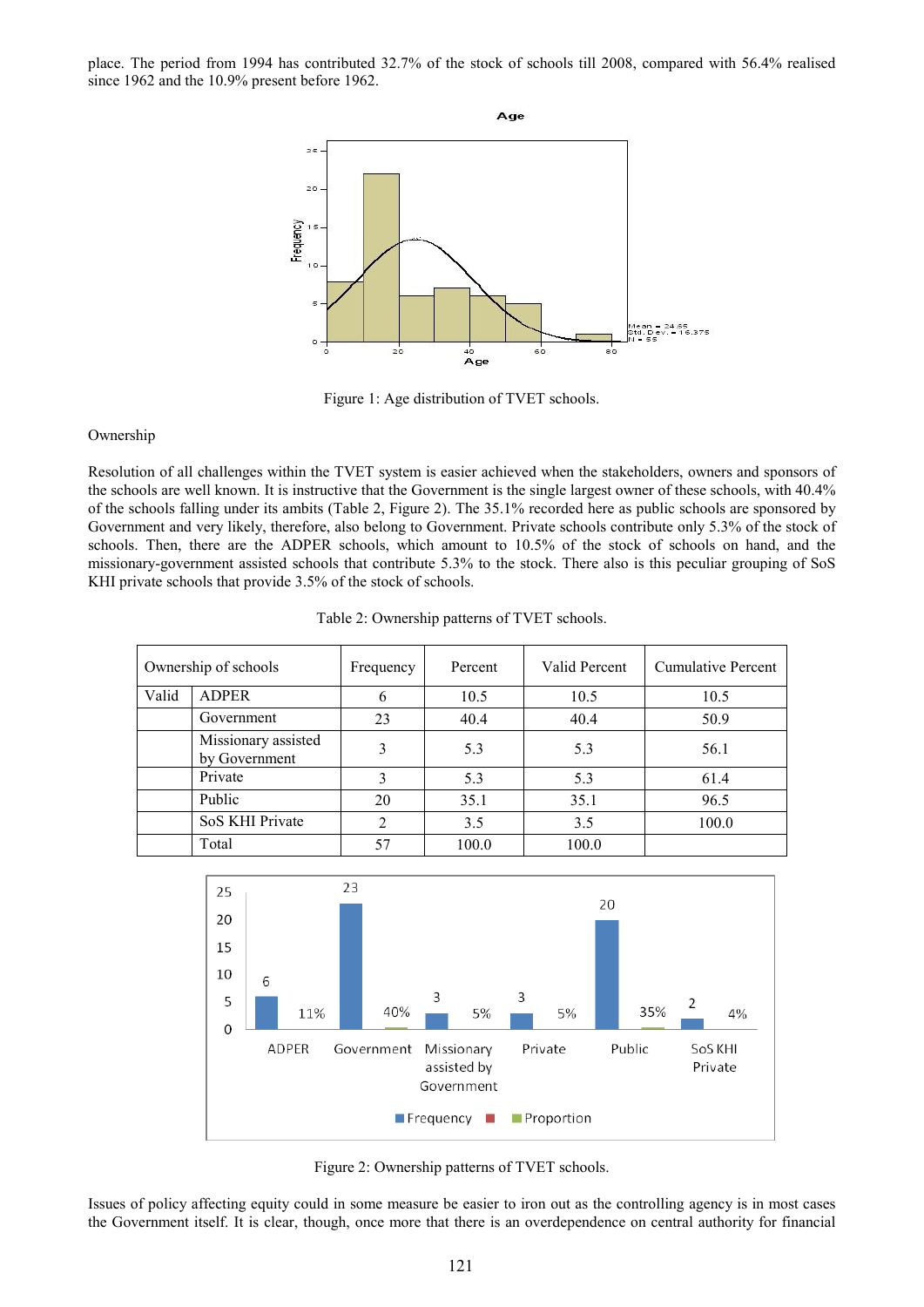support. This profile does not auger well for future sustainability of this educational initiative, even though education is a strategic investment. It is a well-accepted axiom that the private sector is more sensitive to market needs, runs leaner bureaucracies that are more efficient and accountable. It is these benefits that are normally targeted by a drive to encourage more private investment in TVET.

#### Specialisation

Unarguably, technical education takes up a good proportion: 47.4% of the specialisations available in these schools (Table 3, Figure 3). This is a credible emphasis on a useful discipline with good practical skills that are available even before graduation, translate in tangible service and developmental transformation of society, and the economy at large.

The demand for these technical skills in the industrialisation of a developing country is much higher than is shown by this distribution of emphasis. The demand for self-reliance of school graduates in terms of generating self-employment is also not favourably addressed when only 47.5% of the schools take up a technical education orientation. It is not convincing for just 47.5% of the labour force in a country desirous of industrialisation to be the only ones with a technical bent.

| Specialisations offered in schools |                                                         | Frequency of<br>Occurrence | Proportion by<br>Percentage | Valid Percent<br>Proportion | Cumulative<br>Percent |
|------------------------------------|---------------------------------------------------------|----------------------------|-----------------------------|-----------------------------|-----------------------|
| Valid                              |                                                         | 2                          | 3.5                         | 3.5                         | 3.5                   |
| $\mathsf{A}$                       | Agriculture, Veterinary, Biochemistry                   | 3                          | 5.3                         | 5.3                         | 8.8                   |
| B                                  | Agriculture, Electricity                                | 3                          | 5.3                         | 5.3                         | 14.0                  |
| $\mathcal{C}$                      | Agriculture, Veterinary, Biochemistry,<br>Maths         | 3                          | 5.3                         | 5.3                         | 19.3                  |
| D                                  | Agronomy A2, Veterinary A2                              | 3                          | 5.3                         | 5.3                         | 24.6                  |
| E                                  | Accountancy, Human science, Maths,<br>Physics           | 3                          | 5.3                         | 5.3                         | 29.8                  |
| F                                  | Accountancy, Biochemistry, Secretarial                  | 3                          | 5.3                         | 5.3                         | 35.1                  |
| G                                  | Maths, Physics, Biochemistry<br>Commerce, Accountancy   | 3                          | 5.3                         | 5.3                         | 40.4                  |
| H                                  | Science & technical                                     |                            | 1.8                         | 1.8                         | 42.1                  |
|                                    | Sciences (Maths, Physics,<br>Biochemistry, Accountancy) | 3                          | 5.3                         | 5.3                         | 47.4                  |
|                                    | Secretarial, Accountancy                                |                            | 1.8                         | 1.8                         | 49.1                  |
| K                                  | Technical education                                     | 27                         | 47.4                        | 47.4                        | 96.5                  |
| $\mathbf{L}$                       | <b>Technical Education</b>                              | 2                          | 3.5                         | 3.5                         | 100.0                 |
|                                    | Total                                                   | 57                         | 100.0                       | 100.0                       |                       |

Table 3: Distribution of training specialisations/occupations areas in TVET.



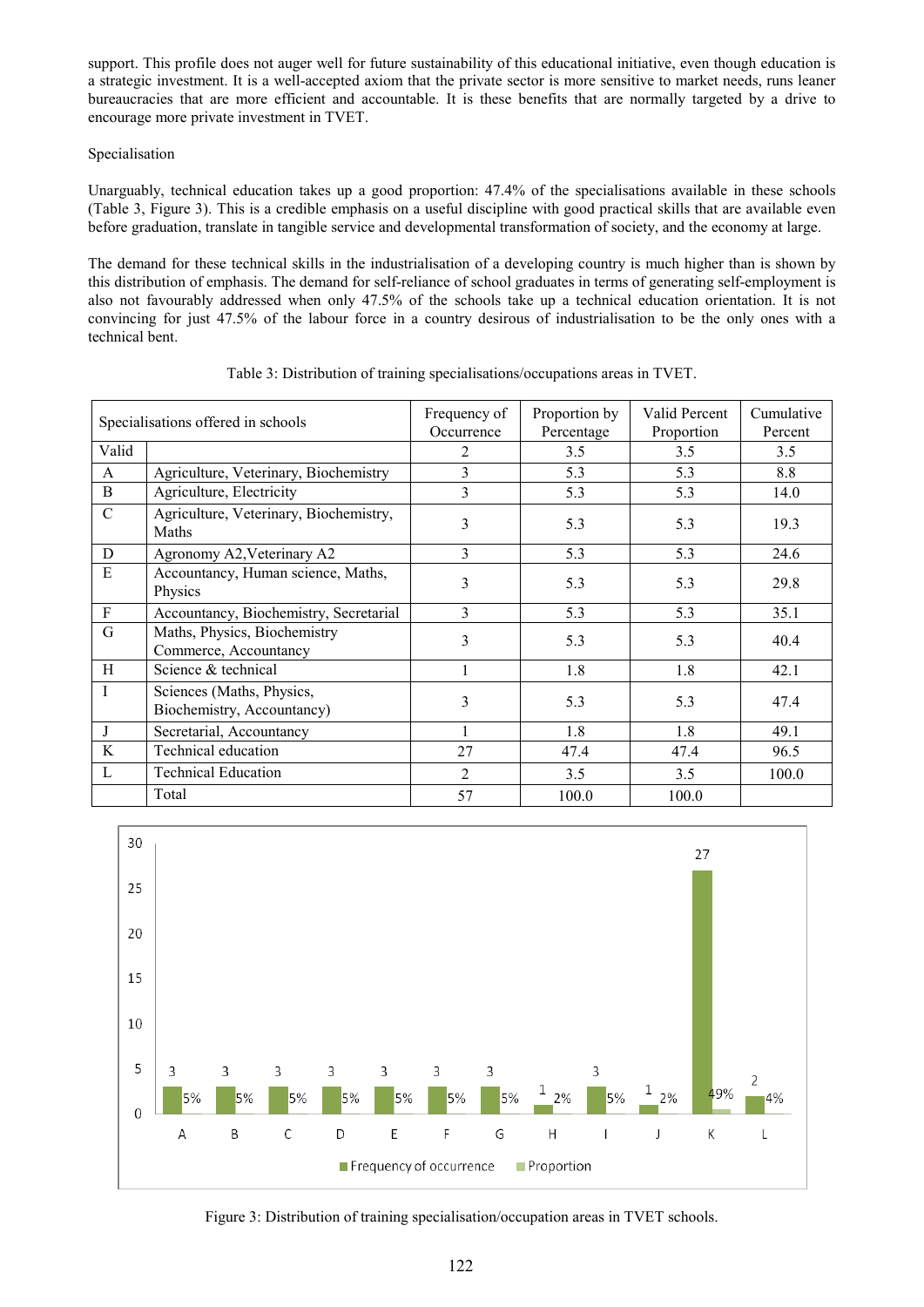#### Location

Schools are generally evenly distributed through the country, with most districts contributing 5.3% of the stock of schools (Table 4). However, the Gasabo - MVK and Nyarugenge districts, appear disadvantaged as they only each represent a 3.5% stock of the schools. The district of Gatsibo on its part is relatively well-endowed with 8.8% of the stock of schools.

| <b>Location of Schools</b> |                  | Frequency      | Percent | Valid Percent | <b>Cumulative Percent</b> |
|----------------------------|------------------|----------------|---------|---------------|---------------------------|
| Valid                      | Burera/Northern  | 3              | 5.3     | 5.3           | 5.3                       |
|                            | Gakenke/Northern | 3              | 5.3     | 5.3           | 10.5                      |
|                            | Gasabo-MVK       | $\overline{2}$ | 3.5     | 3.5           | 14.0                      |
|                            | Gatsibo          | 5              | 8.8     | 8.8           | 22.8                      |
|                            | Gisagara         | 3              | 5.3     | 5.3           | 28.1                      |
|                            | Huye             | $\overline{3}$ | 5.3     | 5.3           | 33.3                      |
|                            | Karongi          | $\overline{3}$ | 5.3     | 5.3           | 38.6                      |
|                            | Kicukiro         | 3              | 5.3     | 5.3           | 43.9                      |
|                            | Ngoma/Eastern    | 3              | 5.3     | 5.3           | 49.1                      |
|                            | Ngororero        | 3              | 5.3     | 5.3           | 54.4                      |
|                            | Nyamasheke/West  | 3              | 5.3     | 5.3           | 59.6                      |
|                            | Nyamata          | 3              | 5.3     | 5.3           | 64.9                      |
|                            | Nyanza           | 3              | 5.3     | 5.3           | 70.2                      |
|                            | Nyarugenge       | $\overline{2}$ | 3.5     | 3.5           | 73.7                      |
|                            | Rubavu/Kunyundo  | 3              | 5.3     | 5.3           | 78.9                      |
|                            | Rubavu/West      | 3              | 5.3     | 5.3           | 84.2                      |
|                            | Ruhango          | 3              | 5.3     | 5.3           | 89.5                      |
|                            | Rusizi/West      | 3              | 5.3     | 5.3           | 94.7                      |
|                            | Rwamagana        | 3              | 5.3     | 5.3           | 100.0                     |
|                            | Total            | 57             | 100.0   | 100.0         |                           |

|  | Table 4: Spatial distribution of TVET schools. |
|--|------------------------------------------------|
|--|------------------------------------------------|

#### FINDINGS

The rate of increase in the stock of schools was a considerable 1.6% per year during the 32 year span of the postindependence/pre-war years of 1962 to 1994. Growth in this era represents 51.4% of the present stock of schools. Growth of schools stock in the 14 year pre-war period of 1994 to 2008 was remarkably higher at a rate of 2.3% per annum. The overall increase in the stock of schools in this period of 32.7% is less than half that for the postindependence/pre-war period. The pre-independence period, before 1962, rates dismally, managing to supply only 10.9% of the current stock of schools. A majority 75.6% of the schools stock is owned or sponsored by Government, with 40.4% being owned and the remaining 35.1% being sponsored by Government. This is likely to be a result of the capital intensive nature of technical education and also its strategic nature.

Intervention measures, then, must principally emanate from Government and target government initiatives and abilities. ADPER schools are the third next most popular in the ownership categorisation, accounting for 10.5% of the schools, while missionary schools that are assisted by government and private schools each take up 5.3%. The SoS KHI private schools on their part take up 3.5% of the total number of schools. The relative share of the market for this last group of players in the market can be used to possibly represent their weight in responsibility and decision making in the market, including representation in regulatory and coordinative bodies, such as a TVET board of directors or the Council for Higher Education.

TVET is a venture with strategic value to national development. The current monopoly of this sector by Government may, therefore, be understandable, especially as the nation ventures to recreate itself from the ashes of the debilitating 1994 civil war. Government must continue to catalyse and, at times, lead investment in this important area of training, without losing site of the value that the private training providers can bring on board. Private investors are more adaptable to changing circumstantial dynamics and with more financial and managerial accountability. They tend to roll out learner more efficient systems. Private investment in TVET is able to respond to short-term demands for mono-skills that surface from time-to-time with fast changing technologies that typify modern production processes and business. In the long run, private investors are a more sustainable route through which to grow TVET in a nation and need to be encouraged.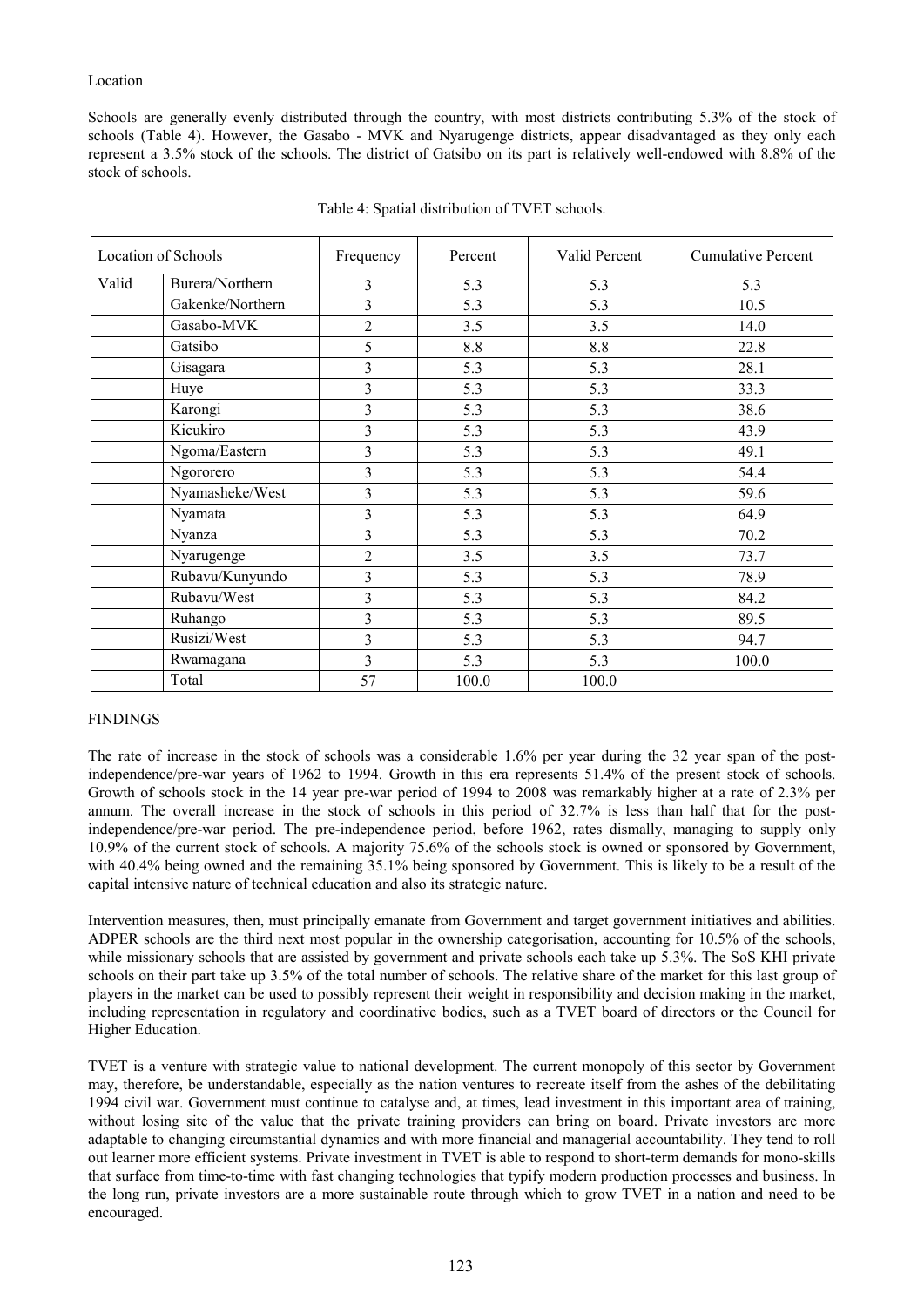Technical education represents 47.4% of the learning and training offered in the schools that were surveyed. At face value, this ratio may appear to compare favourably with trends in developed nations. In reality though, the overall stock of schools does not match demand for training in a scenario where more than 70% of the population is under 30 years of age. This sector of education will need drastically increased investment. In this way, there is hope that TVET can match the national expectations of a drastically expanded enrolment. A good supply of needed skilled workforce to drive industrialisation, with a subsequent socio-economic transformation of Rwanda into a middle income nation by 2020 would then result.

The spatial mapping of schools reveals few incidents of neglect or inequality in the supply of schools. Accordingly, 27 out of 30 (90%) of the districts in the country have 5.3% of the existing stock of TVET schools. Two of the 30 districts (6.7%) emerge as exceptions to this trend with a lower stock of 3.5% of the national total. Another exception is the district of Gatsibo, which exceeds the national mode of 5.3%, reflecting 8.8% of the current overall stock of schools.

#### CONCLUSIONS

A trend of increasing investment in TVET in the country is evident and this must be encouraged. However, Government on its part inordinately dominates TVET ownership and, therefore, financing. While this can be justified by the need to jump start a neglected though important sector of the human resource development, there are obvious risks of sustainability and untapped potential in the private sector (private training providers and industry-based training) that needs to be accorded more attention in the years ahead.

Technical subjects in TVET schools are more or less matched by non-technical offerings. This is an inefficient use of the school infrastructure and human resources. It is also a loss of opportunity to expand the TVET enrolment. Inevitable conflicts that arise out of a lack of or slow growth of industry, and the attendant low employment and production figures will need some well guided reflection. Sluggish growth in industry can be tied to an inherent low supply of the necessary skilled labour force. The spatial distribution of TVET shows no obvious bias and citizens have equal opportunity of reaching TVET schools within their localities; however, scarce these schools may be in numbers.

### RECOMMENDATIONS

For parity of access to ensue in Rwandan TVET, it will be necessary to:

- Encourage more private sector investment in TVET to scale down the overwhelming government monopoly and, therefore, reduce public spending on education. This emphasis is expected to increase sensitivity of the sector to market needs, efficiency and accountability and should usher in leaner bureaucracies in the sector.
- Increase the proportion of schools offering TVET above the present 47.4%, in order to provide the country's workforce with an adequate amount of skilled manpower that is able to translate in tangible self-employment, service and developmental transformation of society and the economy at large, and to foster faster national growth and eventual industrialisation, even before graduation.
- Audit carefully the 21.9% of schools of an age above the statutory 40 year life span of buildings especially given the then low levels of technologies and also possibly building standards for upgrading and, where necessary, replacement of their physical infrastructure.

## **REFERENCES**

- 1. Xing, Y., Li, H. and Huang, B.H., Information Literacy in Vocational Education: A Course Model (2009), 3 May 2013, http://www.white-clouds.com/iclc/cliej/cl23XLH.htm
- 2. Government of Rwanda (GoR), *Vision 2020*, Government of Rwanda (2000).
- 3. Government of Rwanda (GoR), MINECOFIN, Economic Development and Poverty Reduction Strategy (EDPRS), Ministry of Finance and Economic Planning (2007).
- 4. Crozet, M., What is TVET, 5 May 2013, http://www.unevoc.unesco.org/wiki.0.html?&tx\_drwiki\_pi1[keyword] =more%20about%20What%20is%20TVET
- 5. Nyerere, J., Technical and Vocational Education and Training (TVET) Sector Mapping in Kenya, for the Dutch Schokland TVET Progamme Edukans Foundation (2009).
- 6. NICHE Strategy on Technical and Vocational Education and Training, Netherlands Organisation for International Cooperation in Higher Education (2010).
- 7. Fosen, G-H., Education for all and TVET Two sides of the same coin?: Potential Synergies Through Integration and Linkages, Norwegian National Commission for UNESCO, 08 May 2013, http://info.worldbank.org/ etools/docs/library/244430/day9TVET%20and%20EFA.pdf
- 8. Del Mar, V., Introducing UNESCO's Technical, Vocational Education and Training (TVET) Definition and Strategy (2011).
- 9. National Centre for Vocational Education Research NCVER, Australian National Training Authority, Quality Indicators in Vocational Education and Training: International Perspectives, NCVER and ANTA, Australia (2003).